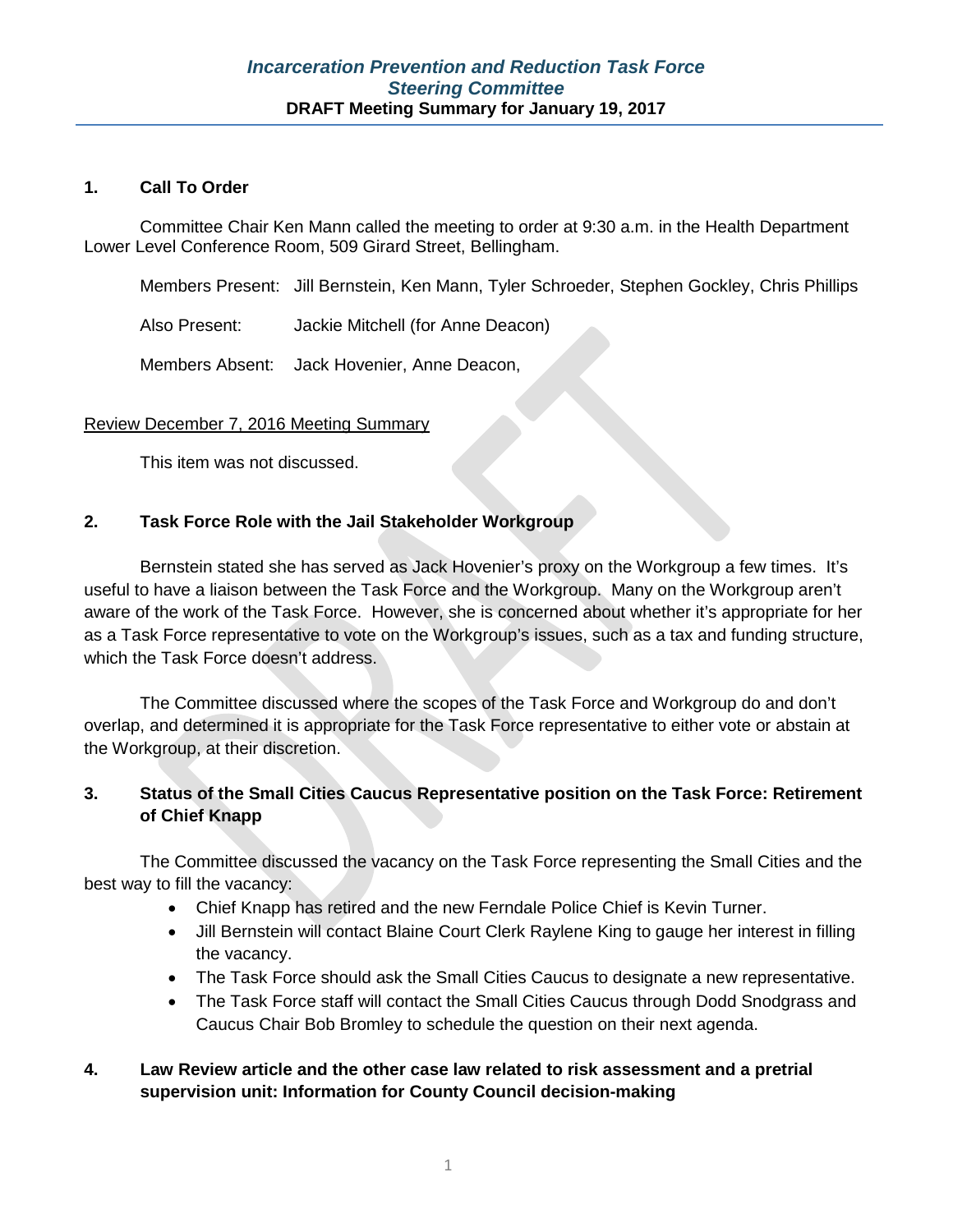Bernstein described the work of the Legal and Justice Systems Subcommittee on creating a pretrial supervision unit, which includes a risk assessment tool component, and concerns expressed by Prosecutor McEachran about increased liability to the County.

The Committee discussed:

- Washington State law on liability is different from the laws in other states.
- VERA Institute consultants will present information and have a preliminary discussion about liability at the Task Force meeting on January 23.
- There are question that need answers:
	- o How they want the information on the law review article and case law to come forward for those people who aren't attorneys.
	- o The best process to get presentations and recommendations regarding liability from the Prosecutor and other legal representatives outside of an executive session.
- There should be multiple voices during a presentation on risk management questions.
- The Law and Justice Subcommittee could:
	- o Have presentations from communities in Washington State that have instituted similar programs and analyzed similar questions, such as Yakima and Spokane.
	- o Bring to the Task Force a recommendation that includes different viewpoints and supporting documentation on all sides of the issues, if necessary.
- The concern of other jurisdictions about the need to start emptying their jails to avoid lawsuits.
- Contact folks who presented information to the State about these issues.

# **5. Bellingham, County, and Hospital program on ground level response and coordinated engagement**

Mann stated there seems to be mission creep into the Task Force's Behavioral Health Subcommittee and asked the exact scope of the project.

Phillips referenced the brief in the Committee packet and described the intent:

- The project is meant to inform, not eclipse, the work of the Behavioral Health Subcommittee.
- The intent is to learn now the system works and engage the stakeholders on how to work more effectively.
- It addresses issues broader than incarceration.
- It is similar to the Familiar Faces Intensive Care Management Team in King County, to help the few people in the community who they see in the emergency care system very often.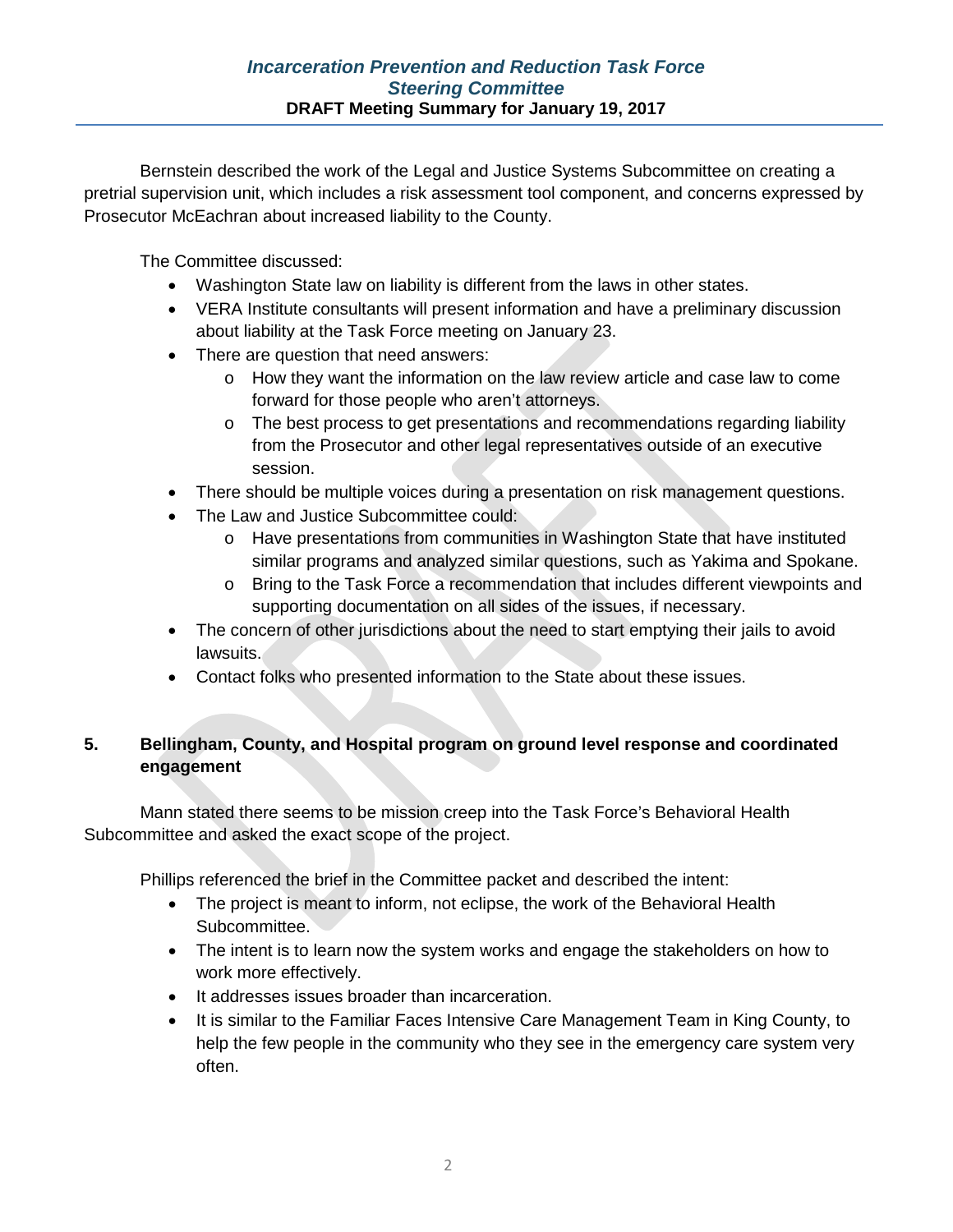### *Incarceration Prevention and Reduction Task Force Steering Committee* **DRAFT Meeting Summary for January 19, 2017**

• They are planning for a meaningful event, and the deliverable will inform the Behavioral Health Subcommittee.

The Committee discussed:

- Communication between the Subcommittee and the project team.
- The progress of the project team so far.
- The deliverable for this project will be presented to and inform the Subcommittee.
- The Subcommittee's mission according to the County ordinance and overlap with other similar behavioral health committees.
- The Subcommittee's need to have a program to focus on, as have the other subcommittees.
- Next steps include:
	- o The request is for the project team to work with the Task Force Behavioral Health Subcommittee as it relates to implementing the project.
	- o Consider when and how integration of the project fits within the Task Force.
	- o On implementation in the next few months, make sure Subcommittee members are informed and invited.
	- o The project deliverable, which is to make recommendations on next steps for policy- and decision-makers, should go to the Subcommittee.
- Emergency medical services (EMS) levy has funding that could be applied to this effort.
- The EMS Executive Oversight Board and EMS Technical Board will invite a St. Joseph/Peace Health representative to participate.

### **6. Other Business**

There was no other business.

### **7. Next Steps: Ideas & Further Information**

The Committee discussed the agenda for the next Task Force meeting.

- Include:
	- o An update from Anne Deacon on events in Olympia
	- o An update from Chris Phillips on the Triage Committee
	- o The financial future of programs in light of federal changes
- The Governor's budget for triage facilities is only for involuntary triage, but the Behavioral Health Organization still plans on asking the legislature for funds.
- The Triage Committee will hold a meeting on February 23 at 9:00 a.m. to discuss:
	- o An update on the Triage Facility architectural plans
	- o An update on plans for neighborhood outreach
	- o A requirement to engage providers to finalize the architectural design
	- o An update on the legislative request for funding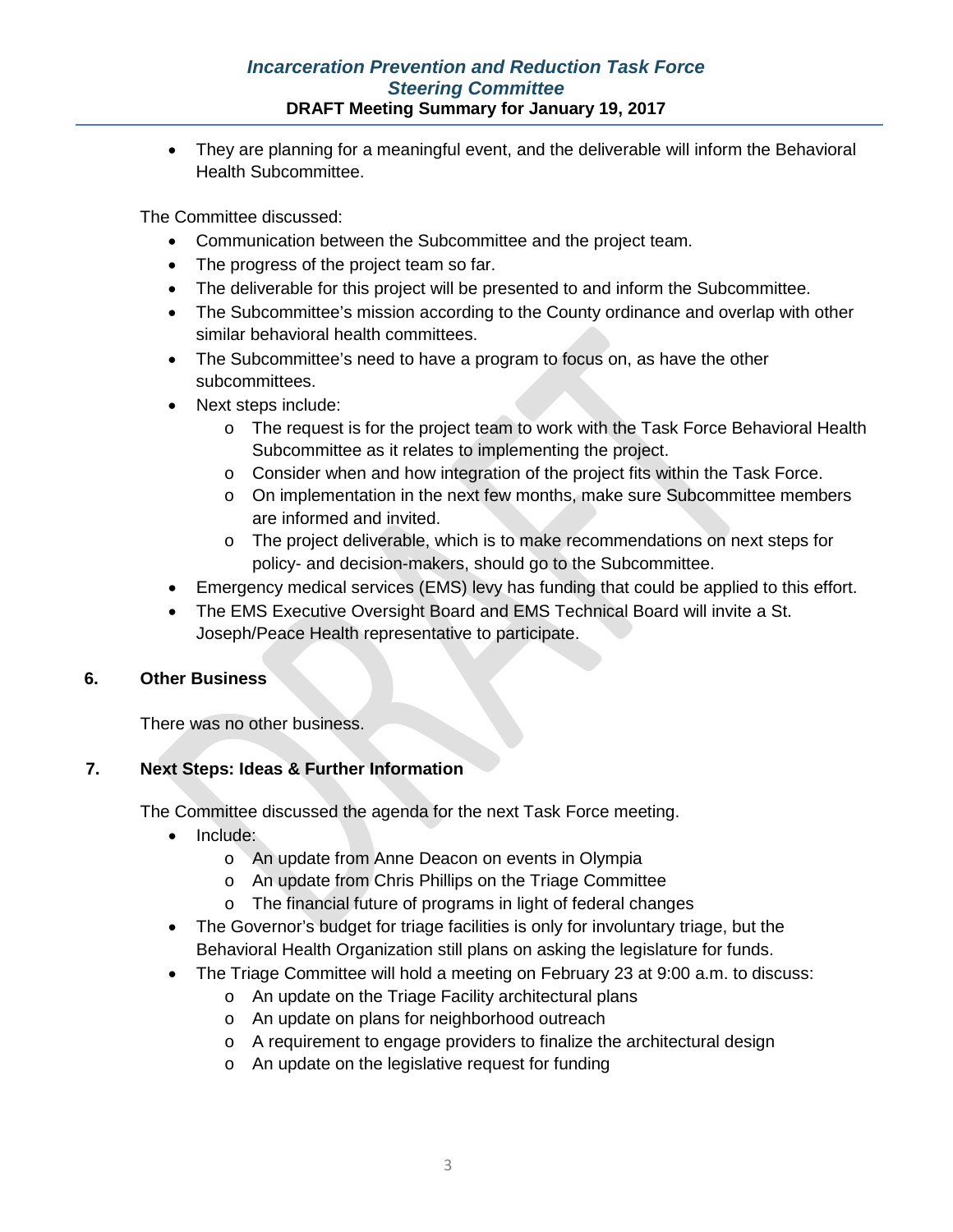#### *Incarceration Prevention and Reduction Task Force Steering Committee* **DRAFT Meeting Summary for January 19, 2017**

The Committee discussed the VERA consultant's work on the mapping project, scheduling a Steering Committee on March 23 at 1:00 p.m. to discuss the Phase 3 report and VERA update.

# **8. Public Comment**

There was no public comment.

# **9. Adjourn**

The meeting adjourned at 10:37 a.m.